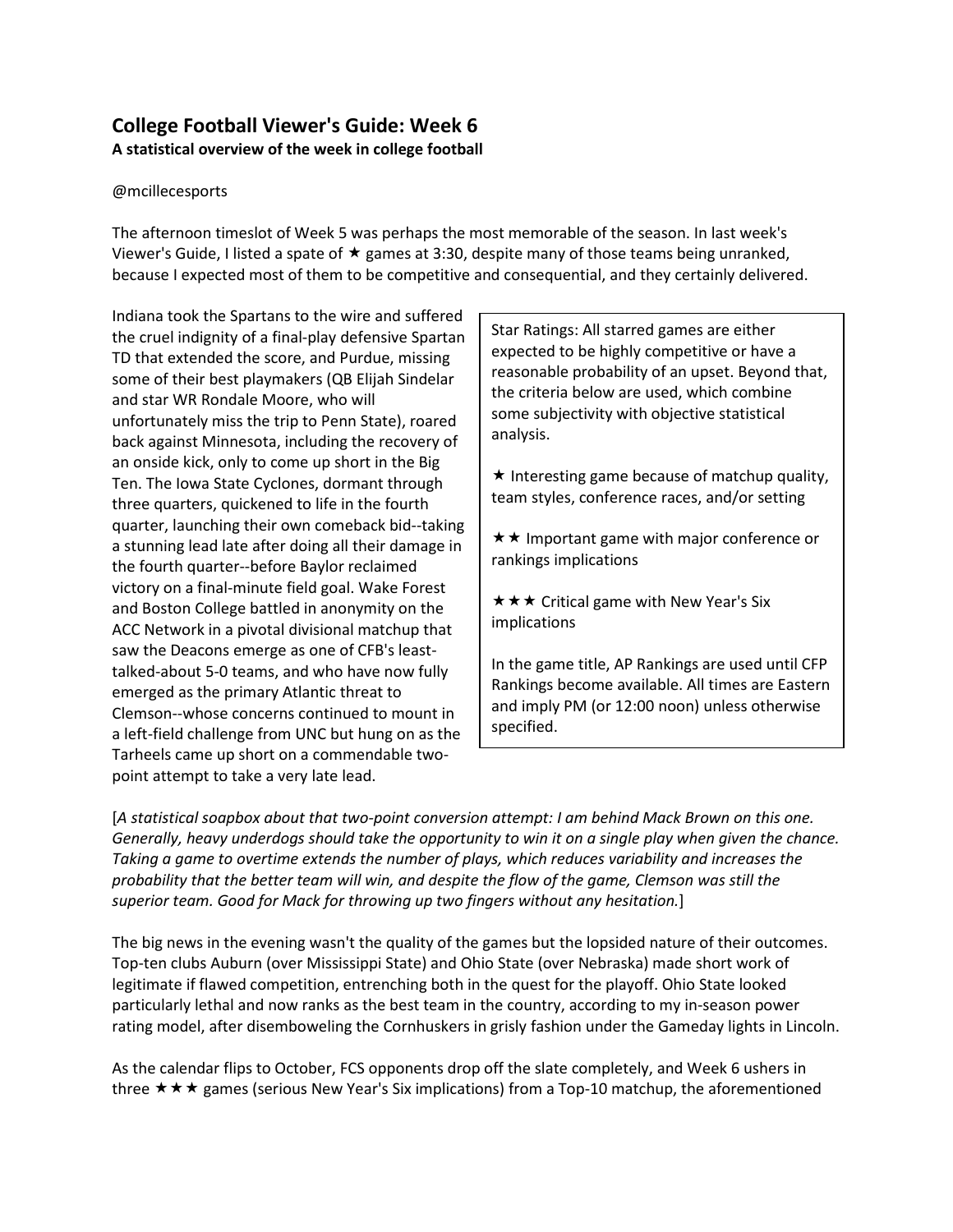Buckeyes facing a stiffer test against one of the nation's best defenses, and one of the season's critical Group of Five games.

## **Thursday, October 3**

A soft Thursday commands the attention of only the most ardent of college football fans.

The week opens as **Georgia Southern travels to South Alabama (ESPNU 7:30)** in a cross-divisional Sun Belt tilt that will see one of its combatants prevail for their second victory of the season. Georgia Southern, despite its 1-3 record (losses to LSU, Minnesota, and Louisiana), still has life in the Sun Belt East. QB Shai Werts is back and is the player to watch for the first thirty minutes Thursday night: an exceptional ball-carrier and solid passer (91st percentile as a runner in 2018; 60 as a passer). South Alabama, meanwhile, is doomed to insignificance in 2019: even with a win, their expected record only rises to 3-9, and they remain the favorite to finish in the Sun Belt West cellar.

After warming up with Werts in the first quarter, flip over to **Temple at East Carolina (ESPN 8:00)** for an American East division kickoff. Temple has been a Jekyll (home) and Hyde (road) team in 2019: shocking the nation who had been shocked by Maryland's early-season success; stumbling in an inexplicable and uncompetitive loss at Buffalo; and dominating defensively, again, in an almost comical 24-2 home win over foundering Georgia Tech. Now conference play begins for the Owls, who have hopes of a division crown but are still a bit of question mark as they hit the road again.

East Carolina has been an afterthought in the American East division, given the G5 cachet of programs like UCF, Cincinnati, South Florida, and Temple, all ahead of the Pirates in the preseason conference predictions. But given Temple's letdown at Buffalo and USF's/Charlie Strong's downward spiral into ignominy, here's an opportunity, and it's not completely unrealistic that the ECU defense--led by OLB Gerard Stringer (92; A)--could grind down Temple's gears. An upset win for the home side may not change the climate of the American much, but it means potential bowl eligibility for the Pirates (6-6 expected record with win), and that is something to play for.

*Predictions* **Georgia Southern 35** South Alabama 20

**Temple 31** East Carolina 20

#### **Friday, October 4**

One of the G5 headliners of the year, **#18 UCF at Cincinnati (ESPN 8:00)**, enjoys the unobstructed attention of CFB fans across the country Friday night. Credit to the American for scheduling this clash so all can watch without Power Five interference.

Though neither team is unblemished--UCF was expected to be but dropped a rollercoaster at Pitt; Cincinnati was less competitive than expected in the Horseshoe vs the steamrolling Buckeyes--they still represent two of the very best G5 teams in the nation, and the winner is confirmed as one of the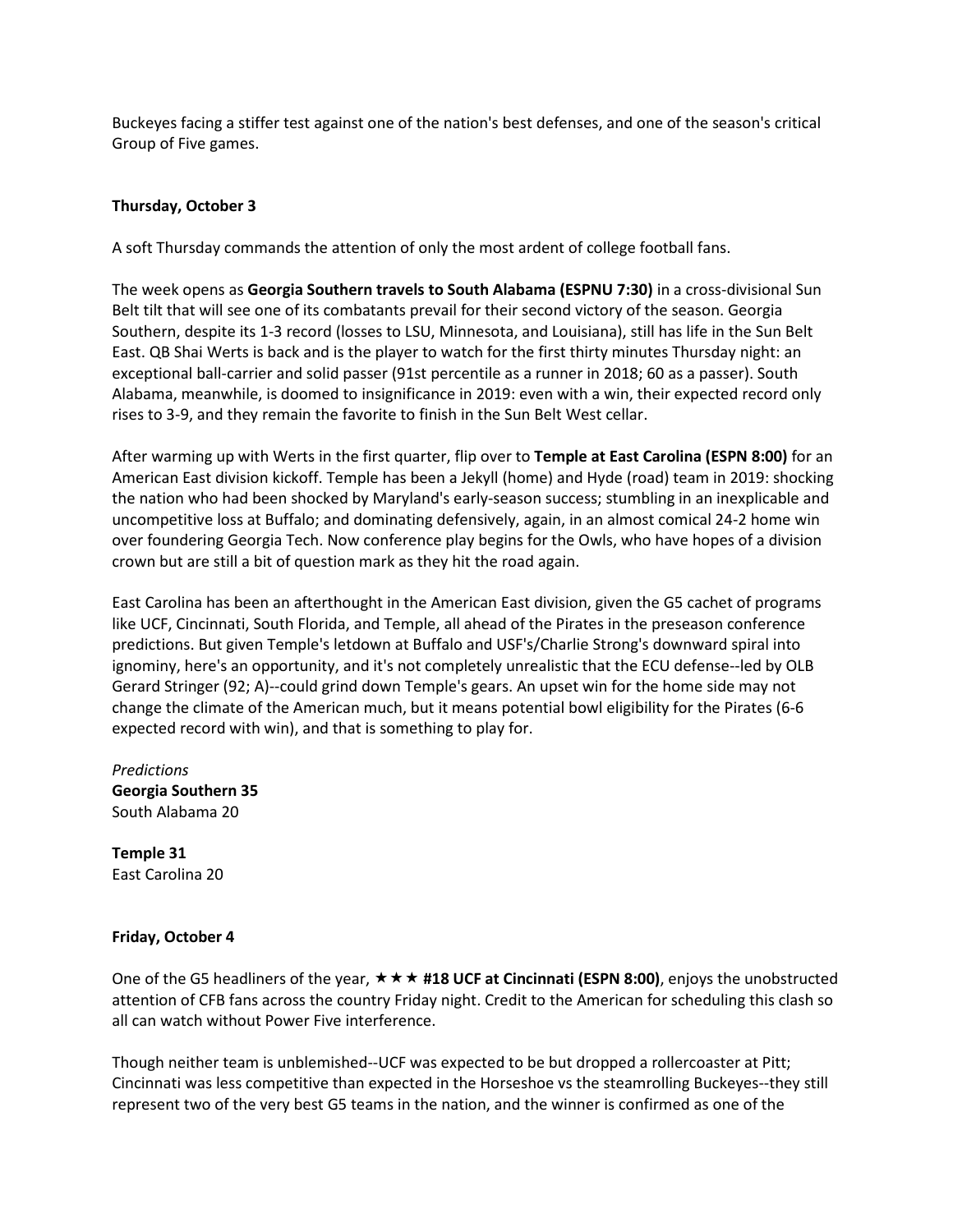likeliest party-crashers of the New Year's Six bowl games. The head-to-head win is critical as a potential tiebreaker to represent the East in the American Championship game, as well.

At the time, Cincinnati's lopsided loss at Ohio State portended an ill future against the best of the American, such as UCF and Memphis (Nov. 29). But as the Buckeyes have surged to the #1 power ranking in the land, the blemish has diminished, and a commanding 52-14 nonconference win at C-USA favorite Marshall in Week 5 has reaffirmed their position as a serious challenger to UCF. The strength of the Bearcats is on defense (+4.2 net points/game, or NPG), where LBs Perry Young (90; A) and Bryan Wright (86; A) have put up good performances despite the statistical scarring left by Ohio State's rush offense. On the other side, the Bearcat rush offense could use a good outing from RB Michael Warren, who has struggled to find running room this season (56; B-) behind an OL that has been mediocre.

I wrote about the UCF QB battle in the Week 3 Viewer's Guide. Dillon Gabriel (92; A) has solidified himself as the starter for the foreseeable future, a good statistical choice over Brandon Wimbush (43; C), who is reportedly working out at WR heading into the Cincinnati game. Sharing the backfield with Gabriel, the explosive RB tandem of Adrian Killins Jr. (98; A+) and Greg McCrae (89; A) pose a threat with every carry; the RB vs LB duel between Killins/McCrae and Young/Wright is the game within the game and should provide popcorn-worthy entertainment.

If you're staying up late, the second half of **New Mexico at San Jose State (CBSSN 10:00)** should produce some competitive football for the night owls. Whoever wins has a shot at a bowl berth; the loser is out.

*Predictions* #18 UCF 31 **Cincinnati 33**

New Mexico 30 **San Jose State 35**

## **Saturday, October 5**

*Let us do or die!* wrote Robert Burns in the 1793 poem *Scots Wha Hae*, which gave birth to the famous phrase, and it's apropos for the Michigan Wolverines, who entered the season as a CFP favorite but have limped around and gotten beaten up since. **#14 Iowa at #19 Michigan (FOX 12:00)** is a final battleground for Wolverine respectability; a loss here could do permanent damage to the Harbaugh regime. The seat has been at least lukewarm under Harbaugh for a while, given Michigan's inability to surmount the proverbial hump against top-quality competition. Michigan's best result of the year, 52-0 over hapless Rutgers (who since fired HC Chris Ash) in Week 5, is small solace in closing a September of disappointment.

Iowa keeps doing everything by the Hawkeye book, winning games without much fanfare, and quietly creeping up the rankings in the process. Venerable HC Kirk Ferentz has guided a program through a period of remarkable consistency, dating back to 2008 (power rating = +18 NPG versus an average FBS team) through 2018 (power rating = +22). Over that baker's decade, not once did the Hawks have a negative power rating season, and only twice were they below +9.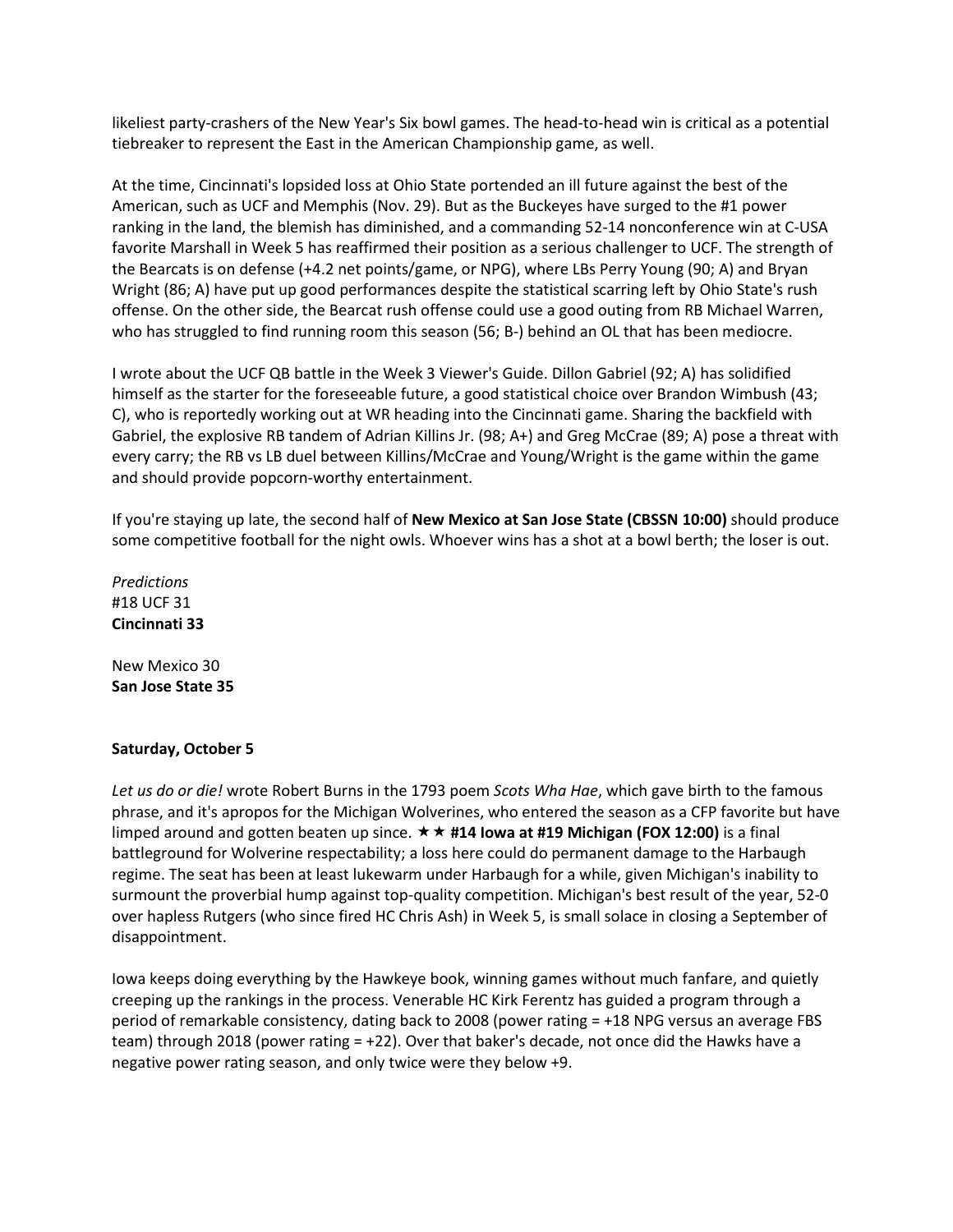Perhaps the most significant measure of the Kirk Ferentz tenure is given in my preseason *College Football Atlas 2019* preview, which displays each HC's coaching network--all the coaches that a particular head coach has worked with since 2005. Although he's the longest tenured FBS coach in America, he has one of the shortest coaching network lists, a testament to the stability of the Iowa football program, which implicitly trusts itself and its people, giving them time to implement their vision in a way that other institutions would be wise to emulate.

In 2019, Iowa has been good across the board but hasn't been challenged outside a trip to Ames. QB Nate Stanley (86; A) has been quietly efficient, and the Hawk OL, long a staple of the Ferentz program, has been outstanding (90; A), which could pose a problem for a surprisingly soft Wolverine rush defense (-4.4 NPG).

Speaking of do or die, another Iowa team has everything on the line **( TCU at Iowa State, ESPN2 12:00)** in a must-win game to stay alive in the Big XII Championship race. After coming up short at Baylor, the Cyclones--a preseason darling in both the Big XII race and the national polls--are at risk of plummeting into the depths of the conference standings. TCU, as usual under HC Gary Patterson, brings a strong defense up north. LB Garret Wallow (89; A) has been an elite run defender, while S Trevon Moehrig (80; A-) and CB Jeff Gladney (77; A-) patrol a first-rate secondary. A Cyclone loss to the visiting Horned Frogs drops ISU's expected record to a home-for-the-holidays 5-7.

During commercial breaks, **#21 Oklahoma State at Texas Tech (FS1 12:00)** and **Tulane at Army (CBSSN 12:00)** offer some compelling viewing options. Without QB Alan Bowman available, the hometown Red Raiders see their upset probability shrink. Meanwhile, an intriguing nonconference contest pitting two prolific rushing offenses should be exciting for those who love the run game.

*Predictions* #14 Iowa 22 **#19 Michigan 32**

TCU 20 **Iowa State 21**

**#21 Oklahoma State 38** Texas Tech 28

Tulane 19 **Army 27**

The game of the day, **#7 Auburn at #10 Florida (CBS 3:30)**, features a pair of lurking SEC teams in prime position to have one-off opportunities against divisional favorites Alabama (SEC West) and Georgia (SEC East). The SEC East is down to a two-team race, while the West is still mired in a threeteam swamp that also includes LSU. Adding to the intrigue is the possibility that the SEC West gets two teams in the College Football Playoff, which presumes a loss by Georgia/Florida in the conference championship game. Of all the P5 divisions, the SEC West is the most likely to notch a pair of teams in the CFP, followed by the Big Ten East.

Ironically, Florida's season turned on an injury to starting QB Feleipe Franks (59; B-) when they were on the ropes against Kentucky. In came Kyle Trask, who resuscitated a comatose Gator offense in a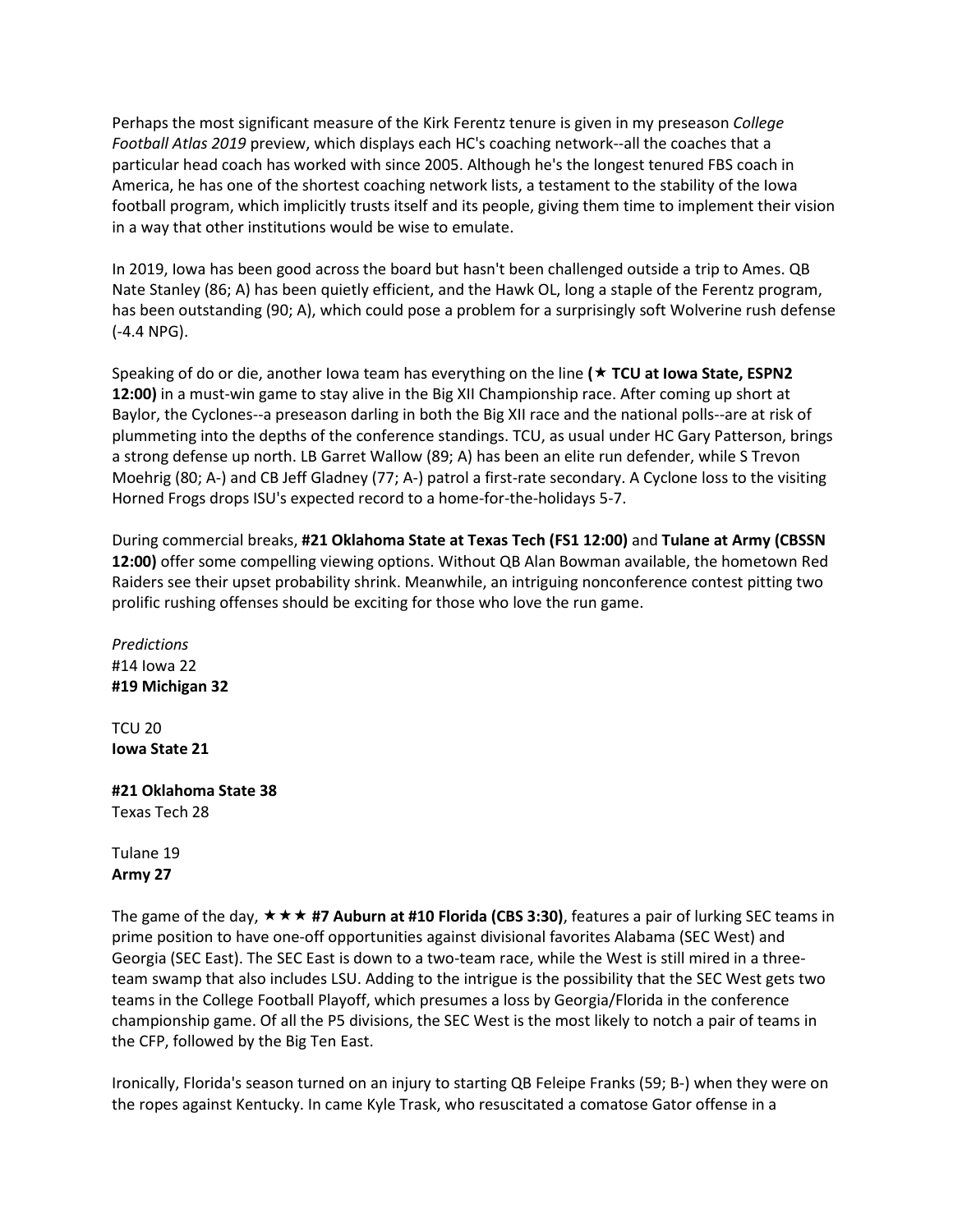comeback win versus Kentucky and has thrived (88; A) since assuming the QB1 job. Trask is a distributor of the football and will not tuck it often, but he is capable of scrambling for a first down or two as necessary.

Auburn is a Top 4 team according to my in-season power rankings. Freshman QB Bo Nix (78; A-) is getting comfortable as the headline name of the Tigers. Offensively, however, a potential weakness is the lack of significant playmakers. Currently, Nix is graded higher than all his primary RBs and WRs. Against Florida's lockdown defense (+10.4 NPG), led by star senior LB Jonathan Greenard (95; A+) that could be a problem.

Keep an eye on a pair of Big XII games: ★ #11 Texas at West Virginia (ABC 3:30) and ★ Baylor at Kansas **State (ESPN2 3:30)**. Texas and Baylor are the two teams in best position to earn a spot against Oklahoma in the Big XII Championship game. The parity of the Big XII, however, promises to upend early prognostications and assumptions several times over, and games like these against teams expected to be in the bottom tier can derail a contender's hopes. Kansas State, especially, is a quality team that was ranked in the AP Poll a week ago before dropping one to Oklahoma State. For the Longhorns, it's strength versus strength: the Ehlinger-led passing offense of Texas (+15.3 NPG) versus the stingy coverage unit of the Mountaineers (+4.4 NPG).

Also, in the scrum of conference games, don't forget about **Air Force at Navy (CBSSN 3:30)**: the first battle of the Commander-in-Chief's Trophy war that represents college football at its purest. No national rankings or playoffs or conference championships are on the line here...instead the annual service academy battle royale is for something arguably bigger.

But it's not just about firing a flare of respect for the servicemen--this promises to be a highly competitive, four-quarter game. Both teams are off to solid starts, with one competitive loss each: Air Force had the chance to upset Boise State if not for the injury to QB Donald Hammond, and Navy held their own deep into the game against American West favorite Memphis. If Hammond plays, viewers will be treated to a fantastic matchup between two of the best running QBs in the country: Hammond and Navy's Malcolm Perry.

*Predictions* **#7 Auburn 29** #10 Florida 26

**#11 Texas 38** West Virginia 27

**Baylor 29** Kansas State 26

**Air Force 36** Navy 32

While waiting for better games to get underway, sneak a last peek at one of the CFP favorites **(#3 Georgia at Tennessee, ESPN 7:00**) on the road after their resume-building win versus the Fighting Irish in Week 5. By "last" I mean you might not see them again until the Cocktail Party on November 2nd- between now and then, the schedule poses no threats to the Dogs.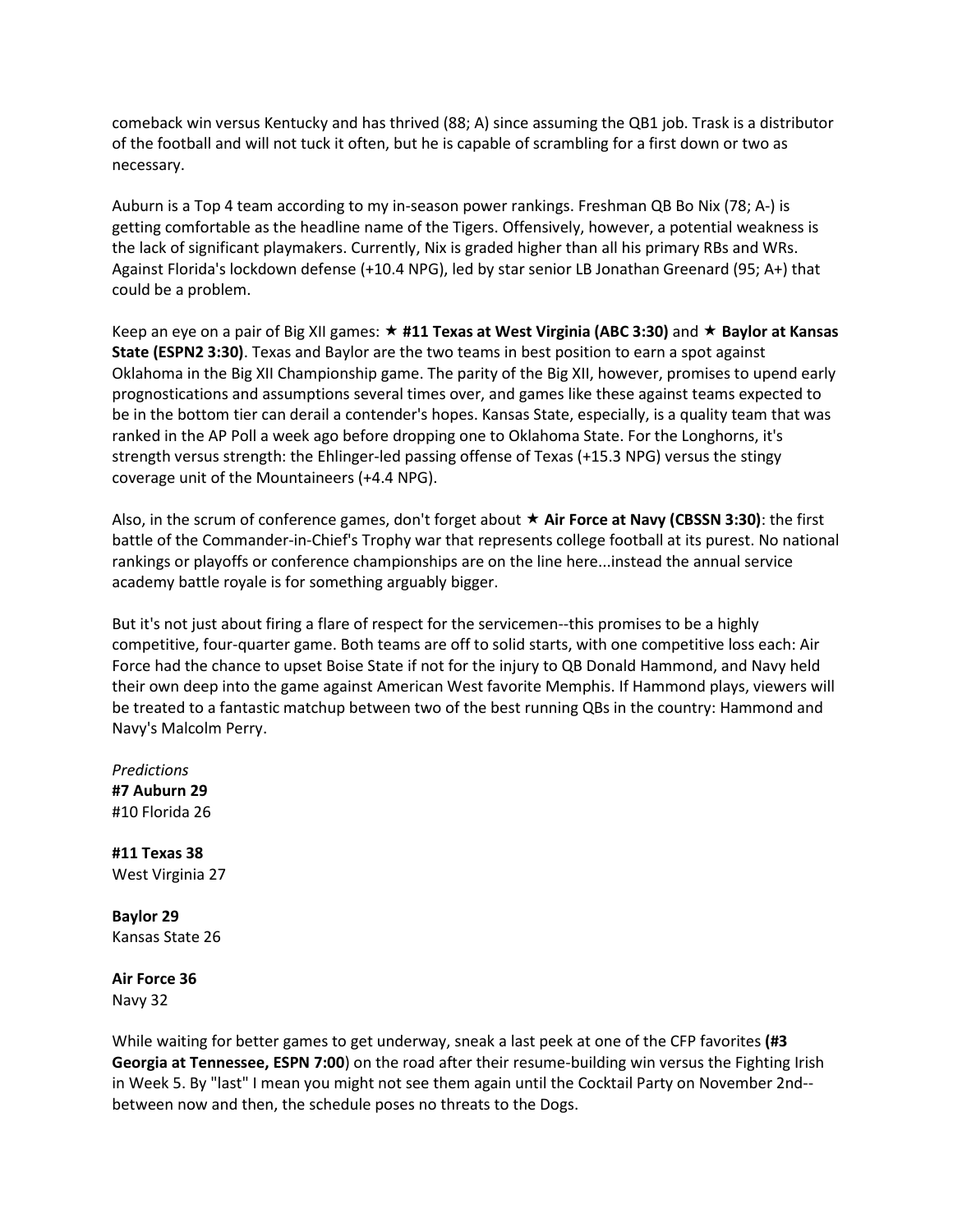A half hour later, the last of Week 6's biggest games kicks off: **#25 Michigan State at #4 Ohio State (ABC 7:30)**, an East collision that could ripple beyond the Big Ten. Everyone is singing the praises of Ryan Day's Buckeyes, as well they should (and I did so myself in the Intro). The Week 5 gutting of Nebraska left no doubt that Ohio State is a principal player in the playoff race. Justin Fields (98; A+) has been one of the best QBs in the country, falling just slightly behind the perfection of peers like Alabama QB Tua Tagovailoa (100; A+) and Oklahoma QB Jalen Hurts (100; A+). Every Ohio State offensive position group (QB, RB, WR, TE, OL) is above the 90th percentile nationally.

The hope for Michigan State, on the road, is for their defense to stymie the Buckeye offense in ways that Ohio State hasn't encountered thus far. Certainly the Spartans, with their defensive pedigree and loaded front seven, will make life much more uncomfortable for the Ohio State OL and for Justin Fields.

The natural question is how will Michigan State score? And there's no good answer to it. Lewerke to Stewart Jr. is the best connection the Spartans have, but there may not be enough playmakers to put a true scare into the Buckeye defense.

Overlapping the Big Ten battle, **California at #13 Oregon (FOX 8:00)** is a dangerous game for the current Pac-12 North favorite. The role of favorite is ever fleeting in the Pac-12--just last week Cal was ranked before losing to Arizona State--and hanging onto it is difficult; that said, Oregon may be equipped to handle the pressure.

Elsewhere, **Pittsburgh at Duke (ACCN 8:00)** is an important positioning game in the ACC Coastal. While Virginia has the lead in the division, Duke has a chance, with a win over Pitt, to track them down and become a surprise co-leader of the Coastal.

*Predictions* **#3 Georgia 35** Tennessee 21

#25 Michigan State 20 **#4 Ohio State 29**

California 17 **#13 Oregon 29**

**Pittsburgh 25** Duke 23

The climactic game of Week 6, **#15 Washington at Stanford (ESPN 10:30)**, is a tale of two seasons, one on solid foundation for 2019 with a 4-1 record, the other fading fast at 2-3 after barely holding on in Corvallis against Oregon State in Week 5.

Washington is still a playoff contender despite its Week 2 slip against Cal in a bizarre all-nighter, interrupted by weather delays. Transfer QB Jacob Eason, formerly of Georgia, has been a good distributor (80th percentile passing), though his lack of athleticism is a liability in the run game (8th percentile). He needs time to go through his progressions, which is a good sign for the Husky offense as Stanford's front has been poor rushing the passer (26th percentile). His best target is TE Hunter Bryant